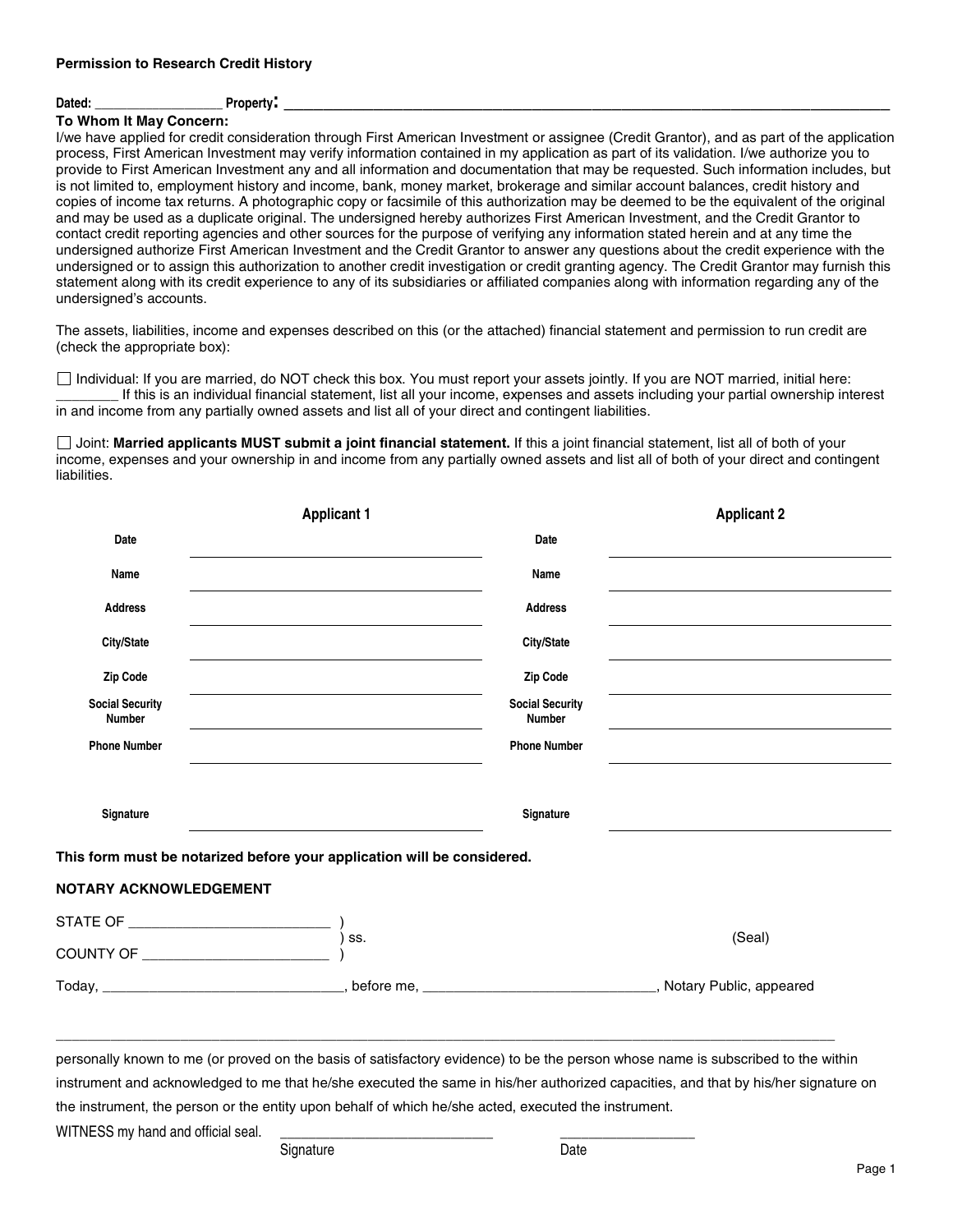## **Certified Personal Financial Statement**

#### Dated: The contract of the property:  $\blacksquare$

Please note: In addition to a financial statement and notarized permission to run your credit report, you may be required to submit your most recent IRS tax return, bank statements or financial statements verifying the amounts listed on the schedules herein, and copies of statements related to your mortgages and notes payable. For corporations, partnerships and limited liability company applicants, you may also be required to submit your articles of incorporation or organization, by-laws, and a resolution authorizing the proposed transaction (indicating appropriate signers authorized by the corporation, partnership or limited liability company).

Prior to completing any proposed transaction, you may be required to present certificates of insurance naming specific parties as additional insureds where appropriate. You may also be required to submit a business plan and evidence of outside financing.

#### **Personal Information**

| Name (First Applicant)  |              |                      | Social Security Number         |       |  |  |
|-------------------------|--------------|----------------------|--------------------------------|-------|--|--|
| Home Address            |              |                      |                                |       |  |  |
| City                    | State        | Zip                  | Phone Number                   |       |  |  |
| Date of Birth           |              | Number of Dependents | Drivers License Number & State |       |  |  |
| Employer                |              |                      | Occupation                     | Years |  |  |
| <b>Business Address</b> |              |                      |                                |       |  |  |
| City                    | State        | Zip                  | <b>Business Phone Number</b>   |       |  |  |
| Name (Joint Applicant)  |              |                      | <b>Social Security Number</b>  |       |  |  |
|                         |              |                      |                                |       |  |  |
| <b>Home Address</b>     |              |                      |                                |       |  |  |
| City                    | <b>State</b> | Zip                  | <b>Phone Number</b>            |       |  |  |
| Date of Birth           |              | Number of Dependents | Drivers License Number & State |       |  |  |
| Employer                |              |                      | Occupation                     | Years |  |  |
| <b>Business Address</b> |              |                      |                                |       |  |  |
| City                    | State        | Zip                  | <b>Business Phone Number</b>   |       |  |  |
|                         |              |                      |                                |       |  |  |

What is the relationship between first and joint applicants? \_\_\_\_\_\_\_\_\_\_\_\_\_\_\_\_\_\_\_\_\_\_\_\_\_\_\_\_\_\_\_\_\_\_\_\_\_\_\_\_\_\_\_\_\_\_\_\_\_\_\_\_\_\_\_\_\_\_\_\_\_\_\_\_\_\_\_\_\_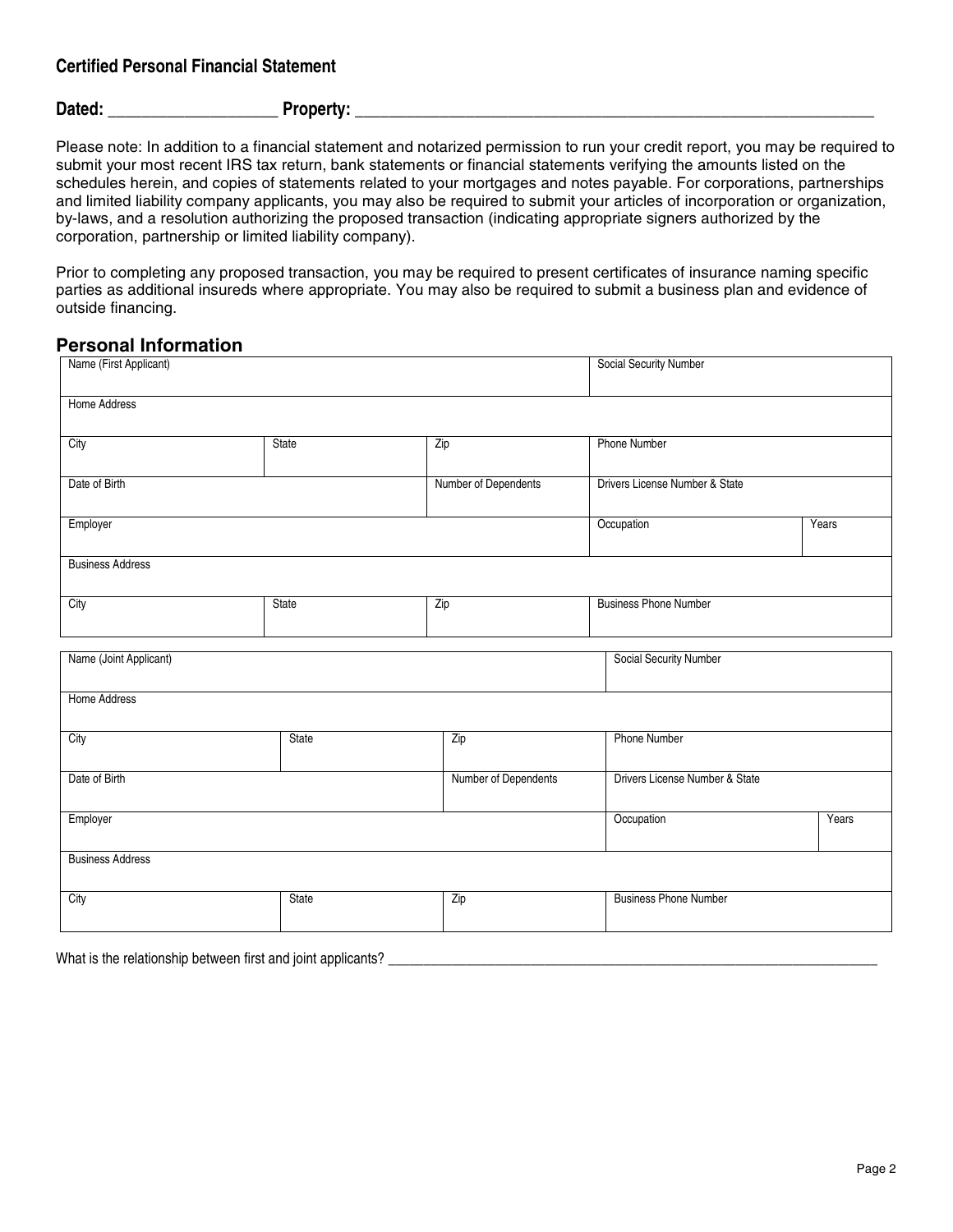I (we) understand that the following questions are addressed to me (us) and I (we) have answered them accurately and completely:

| No I<br>Yes $\Box$<br>1. Are you named as beneficiary of a trust?                                                                                                   |
|---------------------------------------------------------------------------------------------------------------------------------------------------------------------|
| 2. Are you named as beneficiary of a will or estate?<br>No I<br>Yes II                                                                                              |
| No <sub>1</sub><br>3. Are any of the assets listed herein held under a trust agreement of any type, held in an estate, or in any other name or capacity?<br>Yes II  |
| 4. Are any of the assets listed herein on deposit, located, or otherwise held outside the United States of America?<br>No <sub>l</sub><br>Yes II                    |
| 5. Do any of your assets secure any debts which have not been reported in the schedules listed herein?<br>No <sub>l</sub><br>Yes II                                 |
| 6. Are any of the assets listed herein located in the community property states of Arizona, California, Idaho, Louisiana, Nevada,<br>Yes $\Box$ No $\Box$           |
| New Mexico, Texas, or Washington?                                                                                                                                   |
| 7. Are any of your real estate properties used by you in your business?<br>Yes $\Box$<br>  No                                                                       |
| 8. Have you ever filed for personal bankruptcy, had property you owned foreclosed, or made a settlement or an assignment for the<br>No <sub>l</sub><br>Yes $  \,  $ |
| benefit of creditors?                                                                                                                                               |
| Yes $\Box$ No $\Box$<br>9. Has any corporation or partnership in which you are (were) a major owner or a general partner ever filed for bankruptcy, had             |
| property it owned foreclosed, or made a settlement or assignment for the benefit of creditors?                                                                      |
| Yes □ No □ 10. Are you, or any corporation or partnership in which you are a major owner or a general partner, a party to any suit or legal action,                 |
| or are there any unsatisfied judgments against you?                                                                                                                 |
| Yes $\Box$ No $\Box$ 11. Are any income tax returns, whether personal or that of any corporation or partnership in which you are a major owner or a                 |
| general partner, currently being audited or contested?                                                                                                              |
| $\overline{N}$ 12. Are you an officer, director, or principal shareholder of a financial institution?<br>Yes II                                                     |
| $\overline{N}$ 13. Have you made a will? The executer(s) is<br>Yes II                                                                                               |
| Yes $\Box$ No $\Box$ 14. Have you ever been convicted of a felony anywhere in the United States?                                                                    |

Please attach on separate sheets of paper your explanations to any answers requiring additional explanation to the foregoing questions.

## **Balance Sheet**

|                                                               | Assets (omit cents)      |       |                                                                  | Liabilities (omit cents)      |            |
|---------------------------------------------------------------|--------------------------|-------|------------------------------------------------------------------|-------------------------------|------------|
|                                                               |                          | Value |                                                                  |                               | <b>Due</b> |
| Cash                                                          | In Bank                  |       |                                                                  | To Bank                       |            |
| (Schedule 1)                                                  | In Other Institutions    |       | Notes Payable<br>(Schedule 6)                                    | Other Notes Payable           |            |
| <b>Securities</b>                                             | Marketable               |       |                                                                  | Margin Account                |            |
| (Schedule 2)                                                  | Not Publicly Traded      |       |                                                                  | Income Taxes                  |            |
| Accounts/Notes Receivable<br>(Schedule 3)                     | <b>Market Value</b>      |       | <b>Taxes Owing</b>                                               | Other Taxes                   |            |
| <b>Real Estate</b>                                            | <b>Primary Residence</b> |       |                                                                  | Unrealized Asset Appreciation |            |
| <b>Market Value</b><br>(Schedule 7)                           | Other Wholly-Owned RE    |       |                                                                  | <b>Primary Residence</b>      |            |
|                                                               | Partially Owned RE       |       | Mortgages Payable<br>(Schedule 7)                                | Other Wholly-Owned RE         |            |
|                                                               | Term Life Amount         |       |                                                                  | Partially Owned RE            |            |
| Insurance<br>(Schedule 4)                                     | Whole Life Cash Value    |       | <b>Estimated Credit Card Balance</b>                             |                               |            |
|                                                               | Annuities (Schedule 4)   |       | Automobile Loan Balances                                         |                               |            |
| Equipment & Other<br><b>Business Assets</b><br>(Schedule 8)   |                          |       | Equipment & Other<br><b>Business Liabilities</b><br>(Schedule 8) |                               |            |
| Deferred Compensation<br>and Retirement Plans<br>(Schedule 5) |                          |       | Other Liabilities (Attach Itemization)                           |                               |            |
| Other Assets (Attach Itemization)                             |                          |       |                                                                  |                               |            |
| Offshore Assets (Attach Itemization)                          |                          |       |                                                                  |                               |            |
| <b>Total Assets</b>                                           |                          |       | <b>Total Liabilities</b>                                         |                               |            |
|                                                               |                          |       | Net Worth (Assets Less Liabilities)                              |                               |            |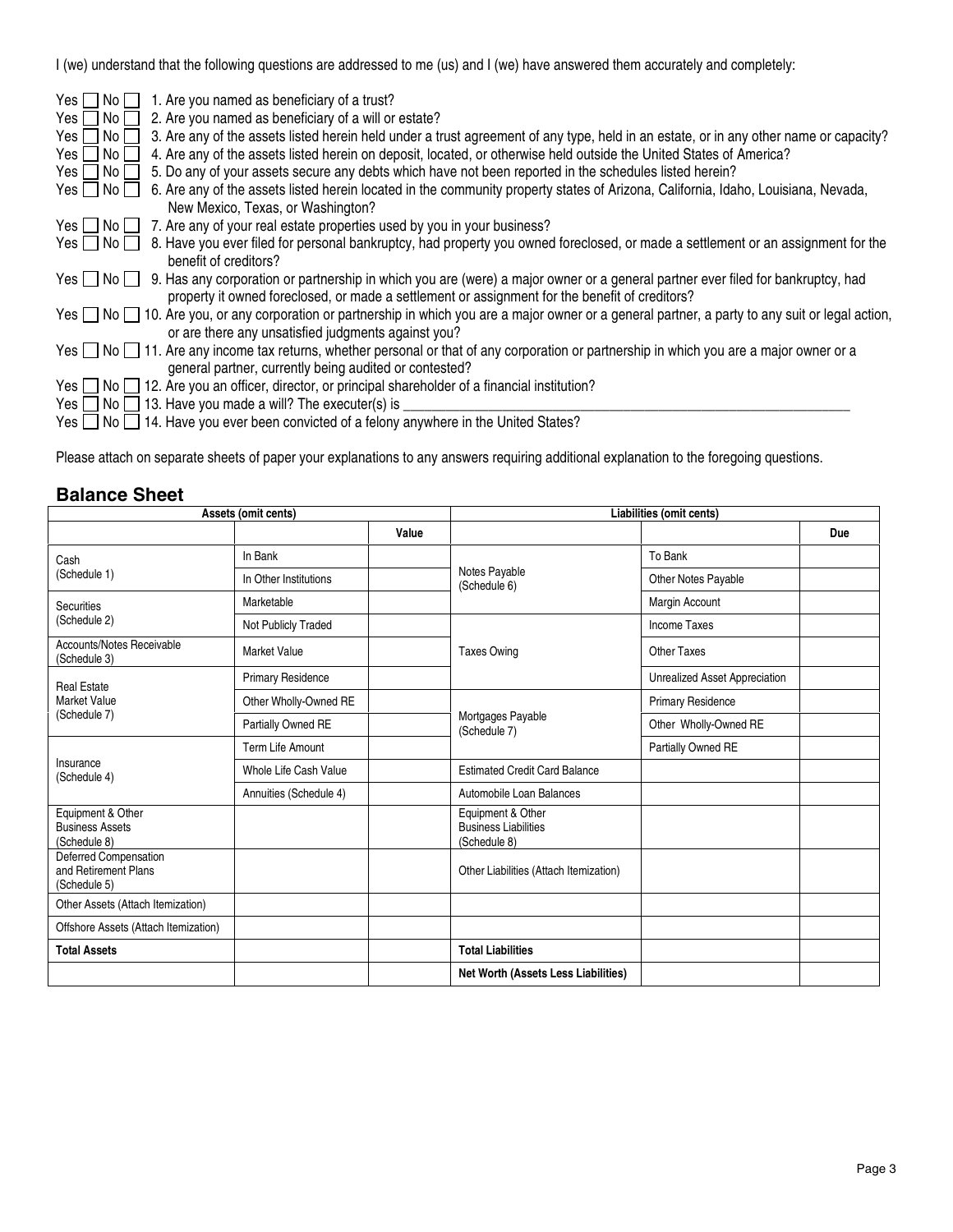## **Contingent Liabilities**

Instructions: State Total Amount of Liability and Attach Appropriate Detail. Contingent liabilities are financial obligations of other individuals, partnerships, or companies which you have endorsed, guaranteed or otherwise agreed to or have a statutory obligation to honor in the event of certain contingencies and any direct obligations that are not reflected in the balance sheet above that you will be required to honor in the event of certain contingencies. These include obligations to other banks or creditors of any kind. You must disclose all such guarantees, endorsements, etc. in this schedule.

- Income Tax Claim or Dispute Amount
- 
- 1. As Guarantor or Endorser 2. Con Leases or Contracts 1. As Cuarantor or Endorse 1. Legal Claims or Judgments<br>1. Income Tax Claim or Dispute Amount 5. Standby Letter of Credit 6. Other
	-
- **Type # Name of Primary Obligor | Due To | Maximum Legal Obligation Amount | Maturity | Explanation**

## **Annual Income/Expense Information**

Alimony, Child Support or Separate Maintenance Income need NOT be revealed unless you wish to have them considered as a basis for repaying the requested credit.

| Source of Cash               | <b>Last Year</b> | Projected this year | <b>Uses of Cash</b>                            | <b>Last Year</b> | Projected this year |
|------------------------------|------------------|---------------------|------------------------------------------------|------------------|---------------------|
| Recurring                    |                  |                     | Expenses                                       |                  |                     |
| Salary & Wages               |                  |                     | Income Taxes & FICA                            |                  |                     |
| Commissions, Bonus, Etc.     |                  |                     | Other Payroll Deduction                        |                  |                     |
| Interest & Dividends         |                  |                     | Living Expense, Misc.                          |                  |                     |
| Real Estate Income           |                  |                     | Real Estate Expense                            |                  |                     |
| Trust Income                 |                  |                     | <b>Planned Investments</b>                     |                  |                     |
| <b>Other Business Income</b> |                  |                     | Alimony, Child Support,<br>Separate Maint.     |                  |                     |
| Other:                       |                  |                     | Other:                                         |                  |                     |
| <b>Sub Total</b>             |                  |                     | <b>Sub Total</b>                               |                  |                     |
| Non-Recurring                |                  |                     | <b>Debt Service</b>                            |                  |                     |
| Commissions, Bonus, Etc.     |                  |                     | <b>Primary Residence</b><br>Payment            |                  |                     |
| Sale of Assets               |                  |                     | Scheduled Principal &<br>Interest              |                  |                     |
| <b>Tax Refund</b>            |                  |                     | Other Interest or Principal<br>Payments        |                  |                     |
| Other                        |                  |                     | <b>Contingent Liability</b><br>Payments        |                  |                     |
| <b>Total Cash Sources</b>    |                  |                     | <b>Total Cash Used</b>                         |                  |                     |
|                              |                  |                     | <b>Total Cash Flow</b><br>(Sources minus Uses) |                  |                     |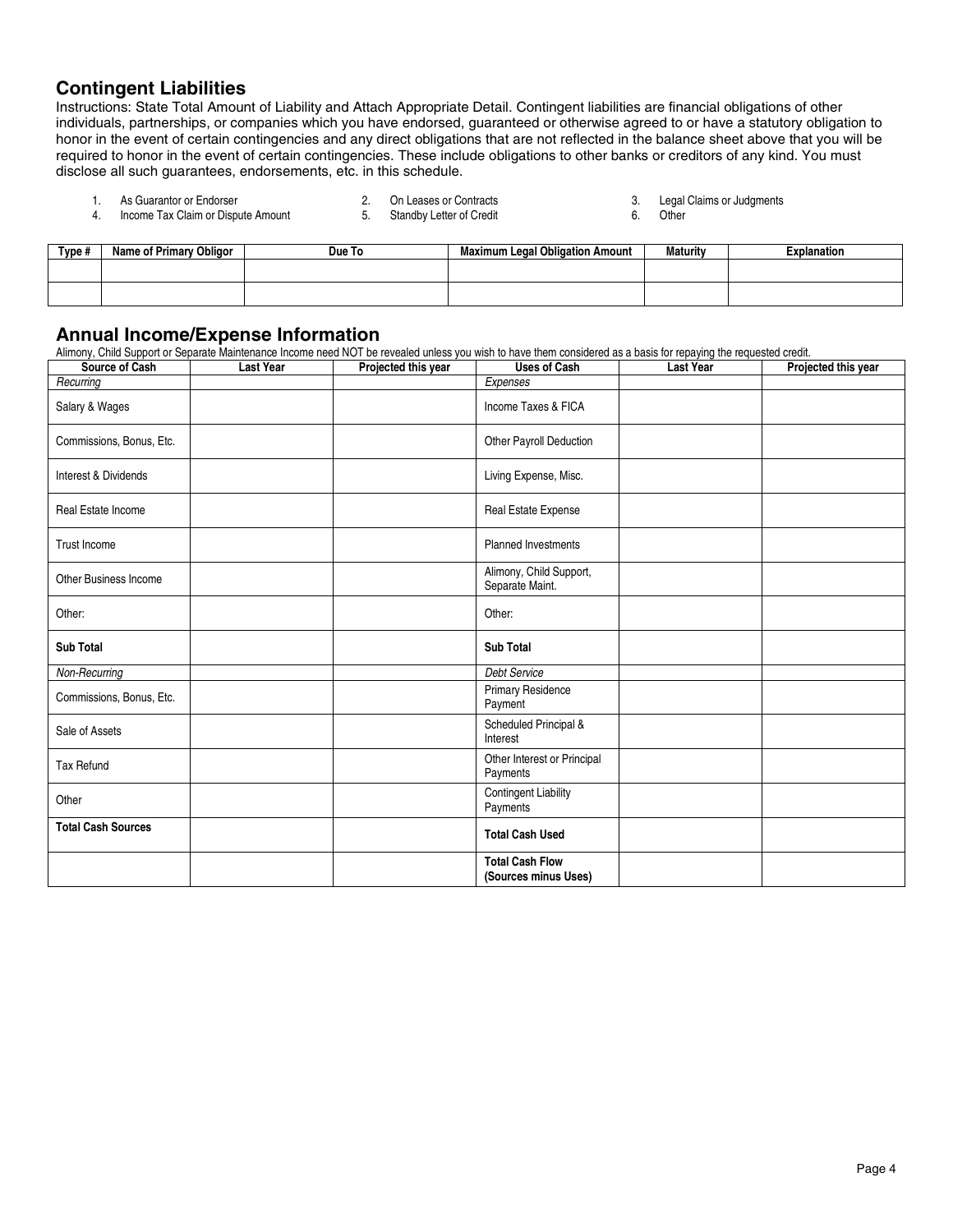## **Schedule 1- Cash; Deposit Accounts**

| Name on Account                          | <b>Deposit Institution &amp; Location</b> | <b>Balance</b> | <b>Type of Account</b> | <b>Account Number</b> | Pledged? Yes/No |
|------------------------------------------|-------------------------------------------|----------------|------------------------|-----------------------|-----------------|
|                                          |                                           |                |                        |                       |                 |
|                                          |                                           |                |                        |                       |                 |
|                                          |                                           |                |                        |                       |                 |
|                                          |                                           |                |                        |                       |                 |
| Attach additional pages<br>if necessary. | <b>Cash on Hand</b>                       |                |                        |                       |                 |

#### **Schedule 2- Securities; Stock and Bonds**

\*"Restricted" means trading of the Security is subiect to limitations due to letter, legend or control.

| Name of Issuer                           | <b>Where Traded</b> | <b>Shares</b> | <b>Market Price per Share</b> | <b>Market Value</b> | <b>Cost per Share</b> | Pledged?<br>Yes/No | *Restricted?<br>Yes/No | Registered in the<br>name of |
|------------------------------------------|---------------------|---------------|-------------------------------|---------------------|-----------------------|--------------------|------------------------|------------------------------|
|                                          |                     |               |                               |                     |                       |                    |                        |                              |
|                                          |                     |               |                               |                     |                       |                    |                        |                              |
| Attach additional pages<br>if necessary. |                     |               | Value                         |                     |                       |                    |                        |                              |

## **Schedule 3- Accounts Receivable; Notes Receivable**

| Due From                                 | <b>Original Amount</b> | Rate  | <b>Present Balance</b> | <b>Maturity</b> | <b>Payment Terms</b> | Collectable?<br>Yes/No | Collateral |
|------------------------------------------|------------------------|-------|------------------------|-----------------|----------------------|------------------------|------------|
|                                          |                        |       |                        |                 |                      |                        |            |
|                                          |                        |       |                        |                 |                      |                        |            |
| Attach additional pages<br>if necessary. |                        | Value |                        |                 |                      |                        |            |

## **Schedule 4- Life Insurance and Annuities (Including Employer Provided)**

| Company                                  | Whole or<br>Term Life? | <b>Face Amount</b> | <b>Beneficiary</b> | <b>Cash Value</b> | <b>Policy Loan</b> | Net Cash Value | <b>Insured</b> | Pledged?<br>Yes/No |
|------------------------------------------|------------------------|--------------------|--------------------|-------------------|--------------------|----------------|----------------|--------------------|
|                                          |                        |                    |                    |                   |                    |                |                |                    |
|                                          |                        |                    |                    |                   |                    |                |                |                    |
| Attach additional pages<br>if necessary. |                        |                    |                    |                   | Value              |                |                |                    |

## **Schedule 5- Deferred Compensation & Retirement Plans**

Includes I.R.A. Accounts, KEOGH, 401(k), 403(b), Fully Vested Benefit Plans, and similar accounts.

| <b>Trustee or Plan Administrator</b>     | <b>Type of Account</b> | <b>Beneficiary</b> | <b>Balance/Value</b> | Plan Loan | <b>Net Plan Value</b> | In Name Of |
|------------------------------------------|------------------------|--------------------|----------------------|-----------|-----------------------|------------|
|                                          |                        |                    |                      |           |                       |            |
|                                          |                        |                    |                      |           |                       |            |
|                                          |                        |                    |                      |           |                       |            |
|                                          |                        |                    |                      |           |                       |            |
| Attach additional pages<br>if necessary. |                        |                    |                      | Value     |                       |            |

# **Schedule 6- Notes Payable (Exclude Mortgages Listed in Schedule 7 & 8)**

If you are a Co-Maker, list the loan in this Schedule and state the Borrower's Name in the Collateral Column.

| Due To                                   | Original<br>Amount | Rate | <b>Present Balance</b> | <b>Maturity</b> | <b>Payment Terms</b> | Current?<br>Yes/No | Collateral |
|------------------------------------------|--------------------|------|------------------------|-----------------|----------------------|--------------------|------------|
|                                          |                    |      |                        |                 |                      |                    |            |
|                                          |                    |      |                        |                 |                      |                    |            |
| Attach additional pages<br>if necessary. |                    | Due  |                        |                 |                      |                    |            |

For Schedule 7 & 8, if the amount of debt which can be legally enforced against you exceeds your percentage of ownership, please detail in contingent liability section on Page 2.